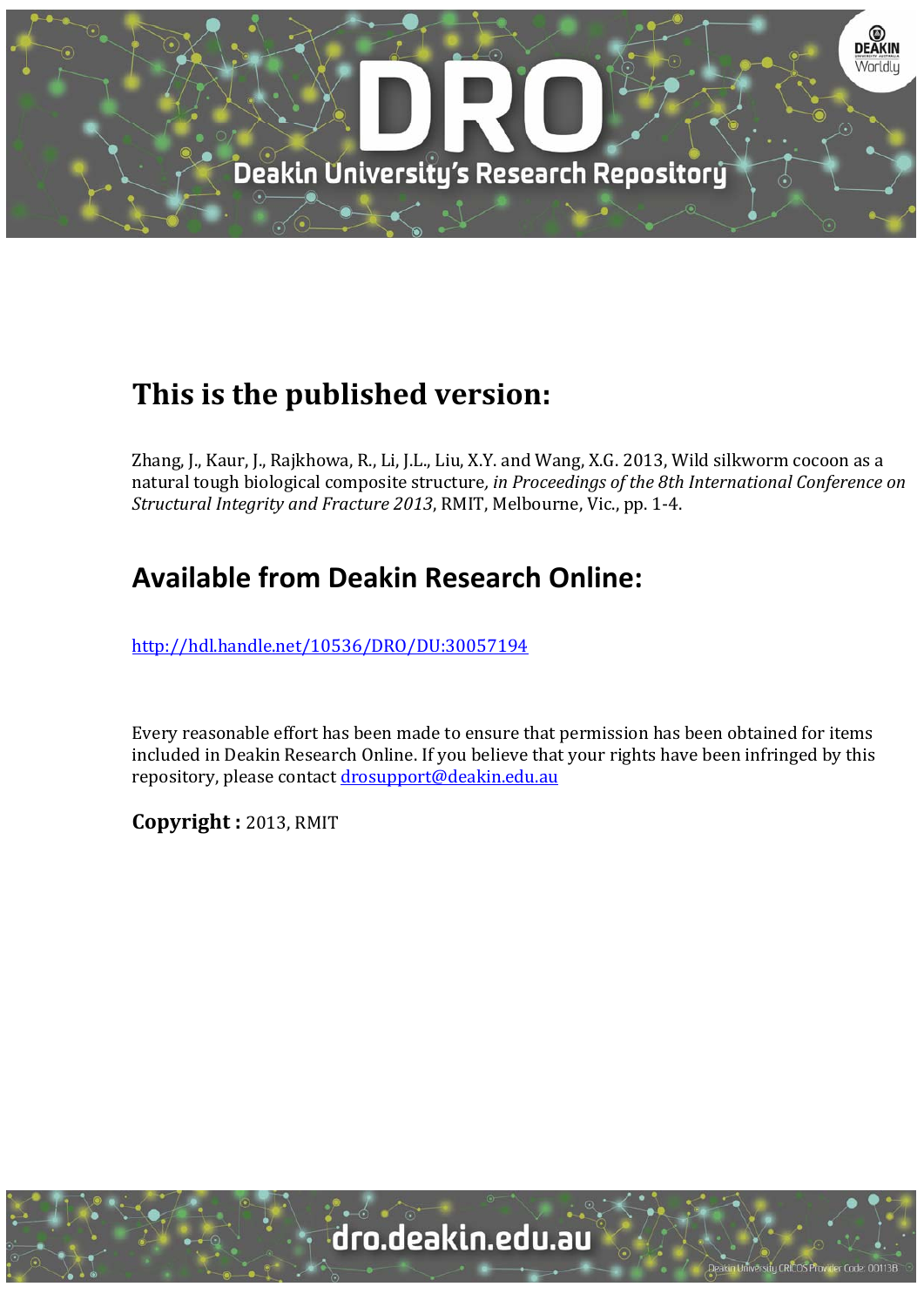# **Wild Silkworm Cocoon as a Natural Tough Biological Composite Structure**

# **J. Zhang<sup>1</sup> , J. Kaur1 , R. Rajkhowa1 , J. L. Li1 , X. Y. Liu<sup>2</sup> , X. G. Wang1,3\***

<sup>1</sup> Australian Future Fibres Research and Innovation Centre, Institute for Frontier Materials, Deakin University, VIC 3217, Australia

<sup>2</sup>Biophysics and Micro/Nanostructures Lab, Department of Physics, Faculty of Science, National University of Singapore, 117542, Singapore

<sup>3</sup>School of Textile Science and Engineering, Wuhan Textile University, Wuhan 430073, China

\*Corresponding author (xungai.wang@deakin.edu.au)

Keywords: *Toughness, Biological composite, Silkworm cocoon, Fracture*

### **Abstract**

Silk cocoons are biological composites with intriguing characteristics that have evolved through a long natural selection process. Knowledge of structure-property-function relationship of multilayered composite silk cocoon shells gives insight into the design of next-generation protection materials. The current investigation studied the composite structure and mechanical performance of a wild silkworm cocoon (Chinese tussah silkworm cocoon, *Antheraea pernyi*) in comparison with the domestic counterpart (Mulberry silkworm cocoon, *Bombyx mori*). 180º peel and tensile tests were performed on the cocoon walls to understand both their interlaminar and in-plane mechanical properties. The fracture surfaces were investigated under SEM. The wild cocoon showed substantially higher toughness over the domestic cocoon, which explains their unique capability to tackle severe environmental adversaries.

### **Introduction**

Many natural materials are hierarchical and multi-functional composites, which embrace outstanding properties and functionalities far superior to that of many equivalent synthetic materials manufactured by current technologies. Evolved over thousands of years' natural selection, very thin and lightweight silkworm cocoons can protect silkworms from physical attacks from predators or environment while supporting their metabolic activity. A cocoon is a multilayer composite material formed by continuous twin silk filaments (fibroin) bonded by silk gum (sericin). Depending upon silkworm species and the rearing environment, cocoons vary in weight, thickness, colour and stiffness.

Despite the rapid growth of research interest in silk fibres, silk protein and the silk extrusion process, limited studies have been conducted to understand the structure and functions of silkworm cocoons. For example, Zhao *et al.* tested the tensile properties of *Bombyx mori (B. mori)* cocoons and found graded mechanical properties from the outer layers to inner layers [1, 2]; Chen *et al.* recently examined a wide range of silkworm cocoons to correlate their tensile, compressive and gas diffusion properties with the cocoon structure [3, 4]. Compared with domestic silkworms such as *B. mori*, wild silkworms are reared in the open environment and conceivably need much greater protection from environmental, biotic and physical hazards. This work has been carried out to explore the unique structure and mechanical property of wild silkworm cocoon (*Antheraea pernyi,*  i.e. *A. pernyi)* in comparison with the domestic cocoon (*B. mori*).

### **Materials and Methods**

*B. mori* silkworm cocoons were purchased from silk rearing houses in North East India and *A. pernyi* cocoons were collected from North East China. They were received as stifled cocoons, as commonly used prior to reeling silk filament for textile applications. The 180 degree peel tests, which are modified from the ASTM standard test D 1876-08 used for peel resistance of adhesives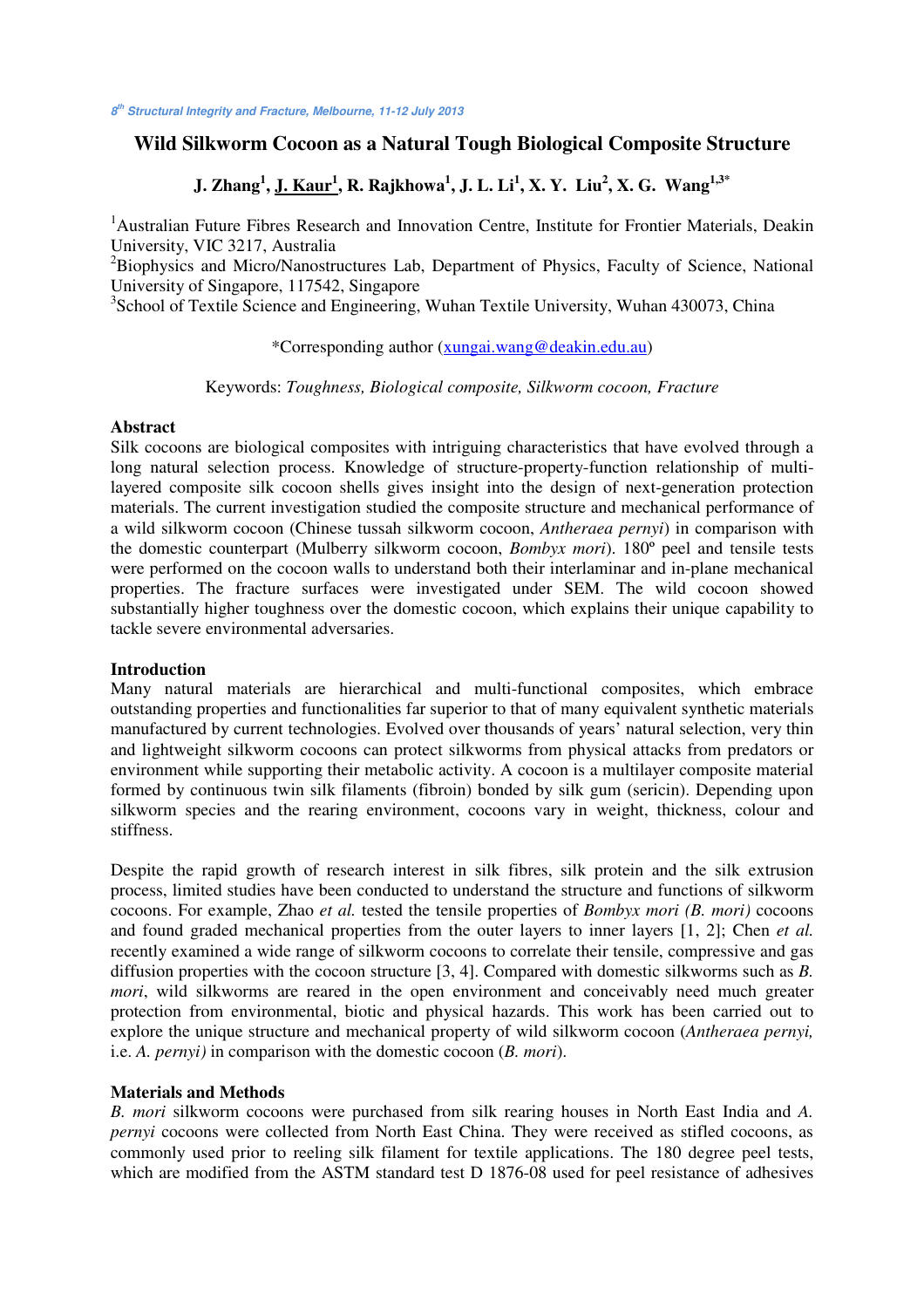# **8th Structural Integrity and Fracture, Melbourne, 11-12 July 2013**

[5], were performed on a Lloyd LR30K tester with a 100 N load cell. A loading rate of 2 mm/min was applied to delaminate cocoon samples with the dimension of 20 mm  $\times$  5 mm. The cocoon samples were peeled artificially for a length of 5 mm before they were pulled apart by the tester. Three samples for each type of cocoons were peeled into multiple layers. The peeled layers were numbered according to the sequence from the outer to inner layers (e.g. layer 1 is the outermost layer). The average peeling load for each loading curve was determined as the average of load readings at a 2 mm increment of crosshead motion and the peel strength was determined by the average peeling load divided by sample width. The work of fracture (WOF) was obtained by the work under the load vs. extension curves divided by the delamination area. The morphologies of the cocoons and the fracture surfaces from failed samples were investigated by a scanning electron microscopy (SEM) (Supra 55VP).

# **Results and Discussion Cocoon structure and morphology**



**Figure 1 Silk cocoons and their morphology at outer surface. (a), (c) are the** *B. mori* **and** *A. pernyi* **cocoons and (b), (d) show their outer surface morphology, respectively.** 

The cocoon photos and SEM micrographs of the silk cocoon structure for two types of cocoons are shown in Figure 1. The silkworm cocoons show a non-woven composite structure with twin silk fibres coated with sericin. Both types of cocoons show a graded structure, i.e. the fibre bonding length (single fibre width) decreases along the direction from outer layer towards inner layers. For the *B. mori* cocoon, the fibre bonding length is 12.64  $\mu$ m for the outermost layer and is 8.98  $\mu$ m for the innermost layer; similarly, the fibre bonding length for the *A. pernyi* outmost layer is 35.68 um and that for its innermost layer is 29.07  $\mu$ m. The fibre bonding width for the wild *A. pernyi* is 200 % higher than the domestic *B. mori*. In comparison with the domestic cocoon *B. mori*, the wild cocoon *A. pernyi* has a more compact structure [6]. The nominal density of the cocoon is 377 kg/m<sup>3</sup> for the *B. mori* but 711 kg/m<sup>3</sup> for the *A. pernyi.* 

## **Interlaminar peel resistance of cocoon walls**

Figure 2 shows the loading curves for peel tests on different cocoons. For the *B. mori* cocoon, the peeling loads were less than 1 N and the load values were comparable for three peeled layers (Layer 1, 2 and 3). In the case for the *A. pernyi* cocoon, the peeling curves became more fluctuated with much higher peak loads (the maximum load values reached  $4 \sim 5$  N); the peeling loads were higher for the outer layer (Layer 1') than the inner layer (Layer 2'), which indicates a graded structure with tougher layers on the outside. This is related to the more stringent requirement from the wild environment to protect the silkworm against physical attack from natural predators and harsh surroundings. In addition, the wild cocoon showed higher peak loads and larger load drops during delamination, signifying much greater peel resistance and interlaminar fracture toughness over the domesticated cocoon type. The comparison of peel resistance between two cocoon types was made based on the layers where the highest peeling loads occurred. The maximum peeling load ( $P_{max}$ ) was 0.74 N and the average peeling load (P<sub>average</sub>) was 0.35 N for the *B. mori* cocoon. By comparison, the *A. pernyi* cocoon had a  $P_{max}$  of 4.45 N and a  $P_{average}$  of 2.51 N. The maximum work of fracture (WOF) of all tested cocoon layers was 981 J/m<sup>2</sup> from the *A. pernyi* outer layer,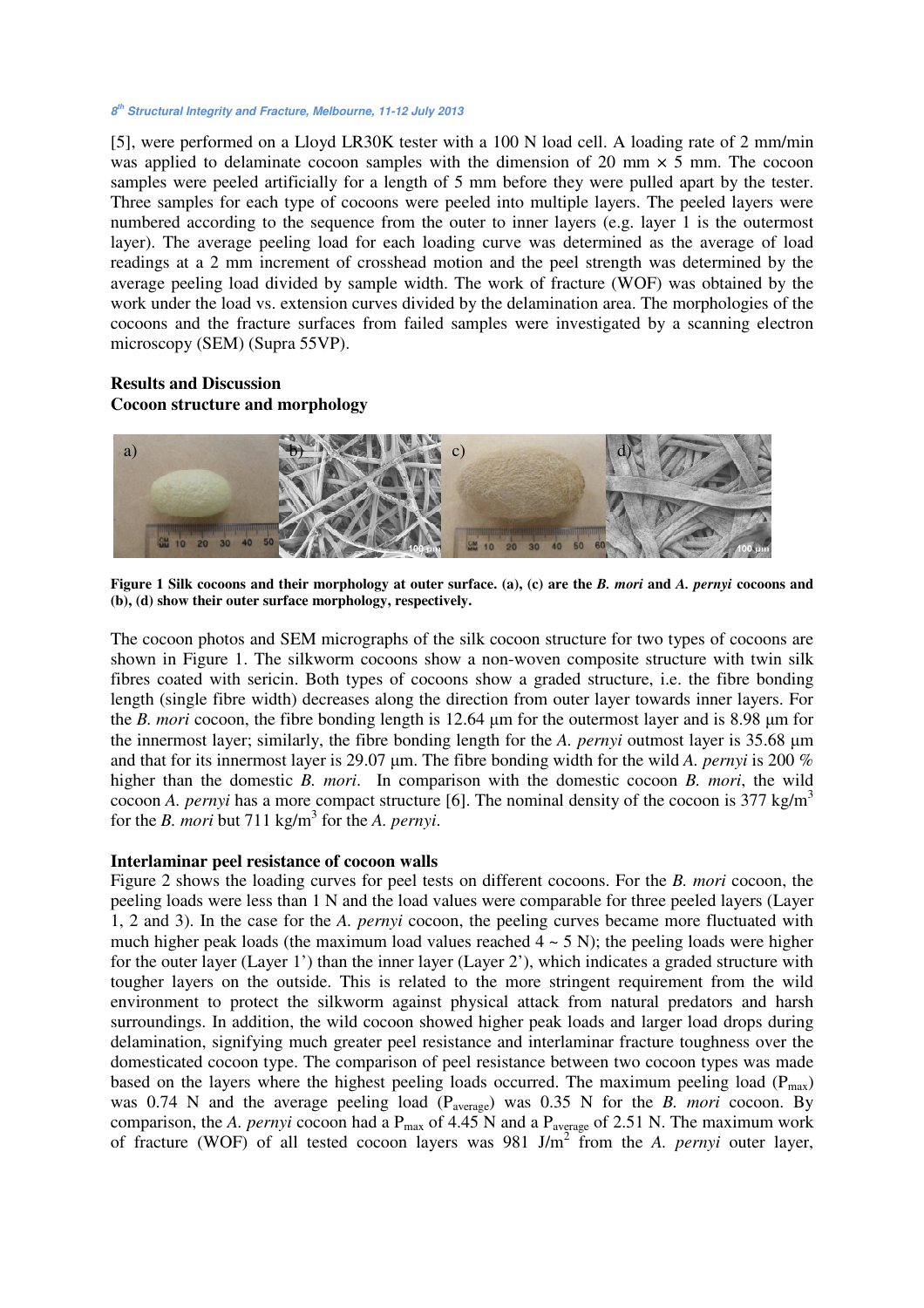# **8th Structural Integrity and Fracture, Melbourne, 11-12 July 2013**

suggesting the highest bonding energy. The WOF and peel strength calculated for the *A. pernyi* cocoon were about 8 times of the *B. mori* cocoon.



**Figure 2 Loading curves for peel tests (a) and peel surface of the** *A. pernyi* **(b) and the** *B. mori* **(c) 1, 2, 3 indicate the peeled cocoon layers from the** *B. mori* **and 1', 2' indicate the peeled cocoon layers from the** *A. pernyi***, following the sequence from outside to inside.** 

The peel fracture surfaces of different cocoon types are presented in the SEM images. As shown in Figure 2c, slight fibre damage can be visualized at the intersections where *B. mori* silk fibres meet. However, fibre splitting is clearly shown on the fracture surface of *A. pernyi* cocoon layers (Figure 2b). The fracture surface of the *A. pernyi* showed more severe fibre damage. The silk fibres of these wild cocoons split into many fibrils indicating the stronger fibre/matrix adhesion and the higher bonding between different layers. The stronger sericin matrices, rougher fibroin surface of wild cocoons and larger bonding area between layers all make important contributions to its substantially higher peel resistance.

| Cocoon<br>type | Wall<br>thickness<br>(um | Thickness<br>of the<br>peeled<br>layer 1<br>(um) | Thickness<br>of the<br>peeled<br>layer 2<br>(um) | <b>Thickness</b><br>of the<br>peeled<br>layer 3<br>(um) | Average<br>peeling<br>load(N) | Maximum<br>peeling<br>load(N) | Peel<br>strength<br>(N/m) | Work-<br>of-<br>fracture<br>$(J/m^2)$ |
|----------------|--------------------------|--------------------------------------------------|--------------------------------------------------|---------------------------------------------------------|-------------------------------|-------------------------------|---------------------------|---------------------------------------|
| B. mori        | $393 \pm 21$             | $135+21$                                         | $75 + 21$                                        | 80±14                                                   | $0.35 \pm 0.05$               | $0.74\pm 0.17$                | $62 \pm 6$                | 119±19                                |
| A. pernyi      | $387+31$                 | 190±14                                           | $160 + 57$                                       | $- -$                                                   | $2.51 \pm 0.55$               | $4.45 \pm 0.63$               | $469 \pm 75$              | $981 \pm 211$                         |

**Table 1 Peel test results of cocoon walls from** *B. mori* **and** *A. pernyi* **silk cocoons** 

#### **Tensile properties of cocoon walls**

The typical tensile stress strain curves for two types of cocoon walls are shown in Figure 3a. The average tensile stress for the *A. pernyi* cocoon is 56 MPa, which is almost twice the value for the *B. mori* cocoon (30 MPa). The maximum load for the *A. pernyi* cocoon is 140 N which is almost triple the value for the *B. mori* cocoon (49 N). The Young's modulus is also significantly higher for the wild cocoon wall than the domestic cocoon wall. The *B. mori* cocoon walls have an average modulus of 365 MPa, in contrast to the value of 872 MPa for the *A. pernyi* cocoon wall. The *A. pernyi* cocoon walls are more ductile and tough, indicated by the bottle neck-shaped tensile failure occurred in the rectangular test piece. The energy absorption capacity of the wild cocoon structure is 700 % higher than the domestic counterpart.